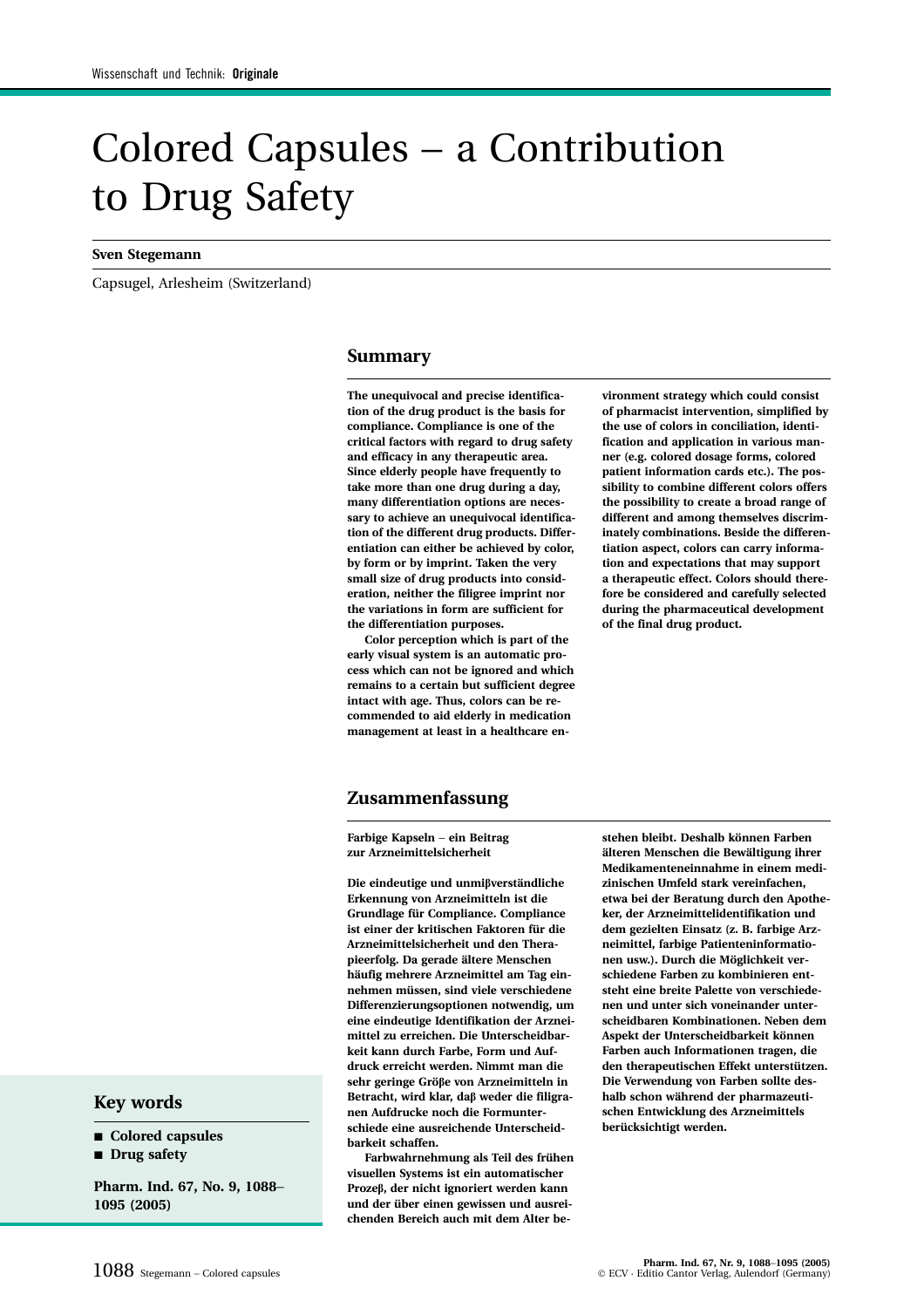## **1. Introduction**

The population pyramid will shift dramatically during the next decade towards the older generation in Europe (Table 1). For drug safety and compliance it is inevitable to take a close look to the specific issue of this target group.

The pharmacokinetic and the pharmacodynamic behavior of drugs varies dependent from the age of the individual, especially the distribution of the drug, the metabolism (e.g. cytochrom-P-450 dependent processes) and the renal clearance [1]. Elderly people have generally a greater exposure to drugs based on the frequent administration of more than one drug for treatment of multiple and chronic diseases (polymedication) [2], which increases the risk for drug interactions. Studies have shown that about 25 to 50 % of the older patients did not follow the prescribed and intended medication regimen (non-compliance) [3−5], which is expected to be the reason for hospital admission in 6.0 to 11.4 % of hospitalization cases of elderly individuals [6, 7].

Beside the psychological factors for non-compliance [8] elderly individuals have additional physiological factors that lead to medication error or non-compliance (Table 2). Cognitive dysfunctions are commonly in the elder population. Gustavsson estimates that 10 % of people above 65 years of age develop dementia which is moderate to severe in 5 % [9]. The visual performance decreases physiologically with the age to an extent that only 50 % of the eyesight of an 80-year-old subject remains compared to the adolescent maximum [10]. Cataract, glaucoma, macular degeneration [11] and diabetic retinopathy [12] that occur numerously in this group of patients additionally deteriorates the visual performance, which directly impacts drug product identification or differentiation. Hearing may also be impaired leading to acoustic misunderstanding of therapeutic regimes [8].

To face the challenge of optimizing the compliance several interventions on medication management are required. From the cost point of view, keeping elderly people longer in their own houses will be less expensive to the society than either multiple hospital admissions or long-term residual care in other institutions [13].

The base for compliance is the understanding for the need of the therapy and the patient's commitment to follow the instructions properly. This requires the processing of complex information and their linkage to certain tasks over the entire time of therapy. Facilitating this process by supportive tools or dosage form design should already been addressed during drug product development. This article will try to provide the background and the rationale for using colorants in the dosage form design to facilitate the adherence to the therapeutic regimes and to improve the compliance.

| the UN).                   |             |             |              |  |  |  |
|----------------------------|-------------|-------------|--------------|--|--|--|
|                            | 1990        | 2000        | 2020         |  |  |  |
| Europe<br>> 65<br>> 75     | 14.7<br>6.6 | 16.3<br>7.2 | 21.0<br>9.9  |  |  |  |
| <b>USA</b><br>> 65<br>> 75 | 12.2<br>5.0 | 12.3<br>5.8 | 15.9<br>6.5  |  |  |  |
| Japan<br>> 65<br>> 75      | 12.0<br>4.8 | 17.2<br>7.0 | 28.1<br>14.5 |  |  |  |

 $> 65$  (6.2 (6.9 ) 9.4  $> 75$  2.2 2.4 3.4

**Table 1: Percentage of elderly people (65 and over and 75 and over) in the total population (World Population prospects of the UN).**

**Table 2: Factors that influence compliance.**

World

| Psychological factors                                                                                                | Physiological factors                                            |
|----------------------------------------------------------------------------------------------------------------------|------------------------------------------------------------------|
| Trust in therapy<br>Motivation<br>Relationship with physician<br>Judgment of therapy<br>Anticipation of side effects | Cognitive dysfunction<br>Visual dysfunction<br>Audio dysfunction |

# **2. Human information processing**

The development of human skills is a matter of gathering and processing a huge number of information. As our intellectual capacity is limited we will only select and process the most repeated and impressive information and keep it in our memory because we expect them to be important for our life.

## **2.1. Short and long-term memory**

Memory can be described as a collection of nodes that become complex and increasingly inter-associated and interrelated through learning [14]. These nodes can be active or inactive and are termed short-term store or long-term store, respectively. Thus, information in the short-term store will be lost and gone when the active phase reverts to an inactive. Information in long-term store is said to be able to re-activate from an inactive into an active phase. This is due to the fact that longterm store is based on learned sequences of information processing which can be activated easily.

## **2.2. Controlled or automatic processing**

If an appropriate signal is detected the information of the signal is processed by the human being. The processing can either be done in a controlled or automatic manner [14]. A controlled process is characterized by the temporary activation of nodes under the control of the individual. Controlled processing requires active attention of the subject by using short-term store which is limited at least in part by the capacity of short-term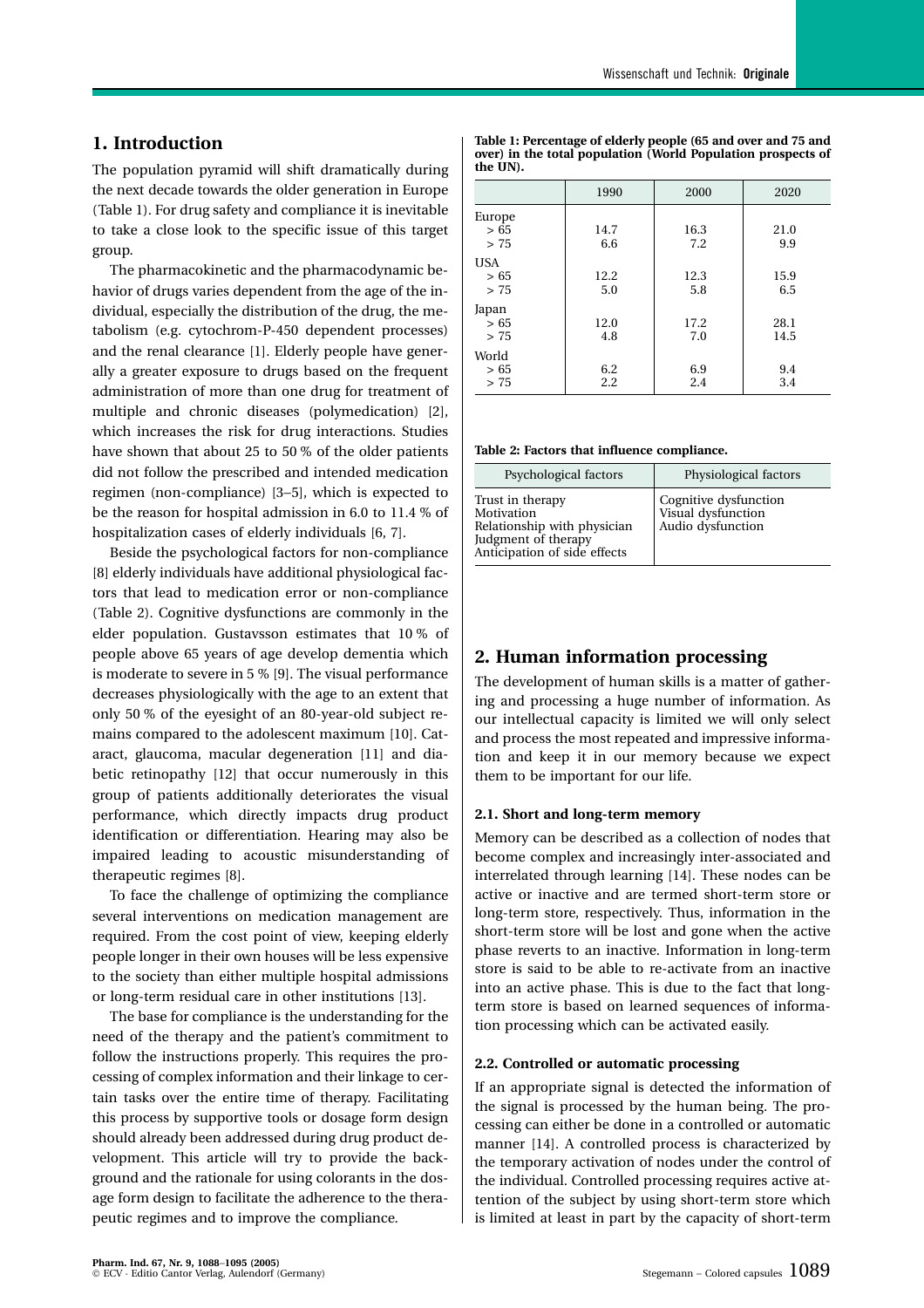store. An automatic process is the activation of a special sequence of nodes that induce a well developed behavior without control or attention of the subject. Automatic processes do not require attention and they are not limited by short-term store capacity. Automatic processes can be developed by a certain degree of consistent training. An obvious example for an automatic process was described by Schneider and Shiffrin [14]. A red traffic light might initiate a breaking response when the perceiver is in a car, and a walking, halting or traffic scanning response when the perceiver is pedestrian.

#### **2.3. Simultaneous processing**

Frequently two tasks are carried out simultaneously. This may either be a between-task dual processing or a within-task dual processing. A between-task dual processing describes the performance of two unrelated tasks while a within-task dual processing is the performance of two unrelated tasks to accomplish a specific goal. A within-task dual processing is for example the identification of different medications and their right application. As demonstrated by several authors within-task dual processing can be improved and facilitated by practice [15].

Another study carried out by Schneider and Fisk investigated the possibility to carry out automatic and controlled visual search simultaneously and what are the corresponding resources required. They conclude that subjects can carry out an automatic and controlled process simultaneously without any measurable cost in sensitivity which was not the case when two controlled processes had to be performed simultaneously. Under consistent conditions, single and dual-task conditions improve significantly with practice leading to the assumption that extensive training support subjects to transfer dual task into automatic processing [16].

## **2.4. Visual detection**

To induce an automatic or controlled process, detection of a stimulus or signal must take place. Visual detection of objects has been suggested to follow a two-stage process. In the first stage, which is called the pre-attentive mode, simple features are processed rapidly and in parallel over the entire field. The pre-attentive mode is limited to some primitive features or properties of objects like color, size, shape and brightness [17]. Features that can be detected in parallel in this stage are limited to color, orientation of line segments and certain shape parameter [18]. The pre-attentive stage performs basic analyses segmenting the visual field into functional units which can be selected for attention [19]. In the second stage, the attentive mode, attention is focused to particular locations or objects in the visual field [20].

## **2.5. Goal or stimulus-driven selection**

Selection can be goal driven (top-down or endogenous) or stimulus driven (bottom-up or exogenous). Goal-directed is a voluntary selection when the subject controls what region or object will be visually processed to solve the current task. Stimulus-driven is related to the involuntary, task independent capture of attention [21]; it is supposed that selective visual attention is sub-served by two mechanisms called the saliency map and the selective mapping field [22]. The saliency map is the assessment of the overall conspicuity of a location which combined the information of the individual map into a total measure of conspicuity. This saliency map is part of the early visual system, which encodes simple properties, e.g. colors. Since the computation of color requires the entire visual field as has been demonstrated psychophysically [23, 24], it is supposed that computation of colors is prior to the selection and further processing. The selective mapping is described as the selection of the most conspicuous location, whereby only one location can be selected at the same time [22].

# **3. Color perception**

According to the postulated opponent color theory of Hearing in 1878, which is accepted in the natural sciences as a basic model for color vision [25], color perception is based on the elementary colors, the achromatic colors white and black and the chromatic colors red, blue, yellow and green. The colors are elementary because they do not have any resemblance to each other. The elementary "pure" colors are carried by each human as the natural reference color. The color perception is a process of comparing a seen color in resemblance with the elementary colors.

Colors carry associated meanings and symbolic values. The color perception in terms of meaning is a highly complex and multidimensional process which is dependent from several components and varies with the context. A cultural context was described by Adams and Osgood to influence the color meaning. For example, for the Mexican population blue is associated with a strong potency which can be explained by the fact that blue has a religious association with the Virgin Mary and Heaven and that the uniforms of the policemen are blue as well as the fifty-peso bill. Adams and Osgood also assume that the actual environmental situation may influence the evaluation of colors as, for instance, the positive evaluation of yellow by the French population when the test was carried out in the dark month of February while subjects may have been thinking of sunshine [26]. Differences in color perception and meaning occurred when laymen and color specialist (e.g. architectural students) were compared [27]. As colors are part of the environment, Sivik investigated color denotation and connotation of the isolated color and their exterior context. He came to the conclusion that evaluative variables of meaning of color were most sensitive to contextual changes like coloration of buildings than other connotative dimensions like warm-cold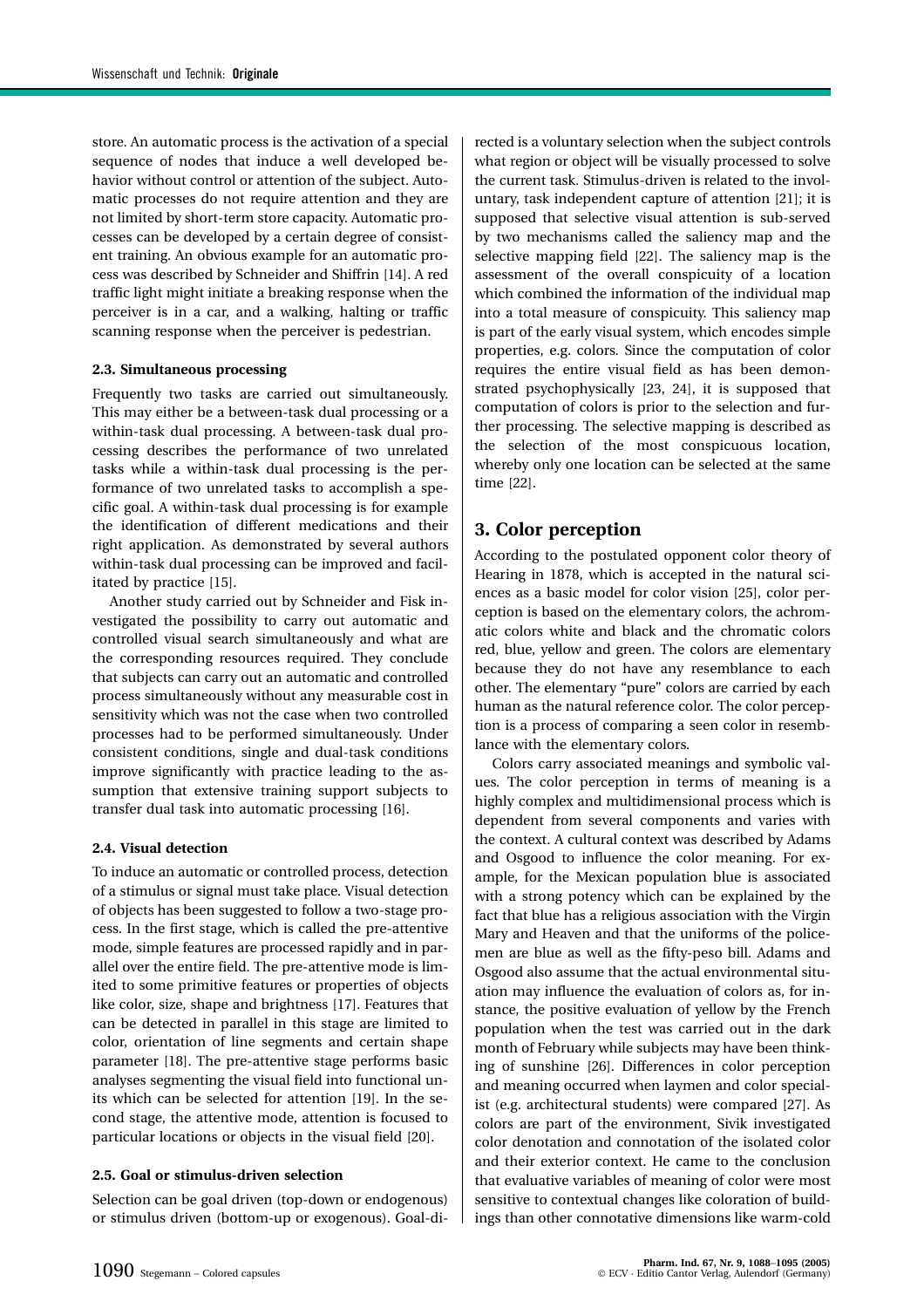and hilarious-serious evaluation [28]. In addition to the influence of color perception in the context of an object or a form, we have to take into account that colors generally do not appear in an isolated form and therefore must be seen in the context of one or more other colors [29]. Bergström found the importance of illumination as a factor of color perception. According to this work the visual system compares the reflecting light at the boarder lines to get information about illumination, color and three-dimensional form of the object [30]. The context of related color and illumination together on the colorfulness of a color was emphasized by Hunt recently. He describes that the colorfulness of a color is being affected greatly by the background and the reflectance factor of the background [31].

In the context of pharmaceutical drug products the perception of colors has been investigated by Hersberger [32]. The study could demonstrate that certain colors have a clear perceived effect in a specific disease, others are unanimously judged. The perceived effects on the motor function were stimulating for yellow, red and light blue, while brown and purple were perceived as inhibiting. For the expected effect on the heart rate, white pink and brown were perceived as calming while red was stimulating. White, yellow and light blue had a relaxing effect on the respiratory function which was perceived as tightening for dark blue and brown.

A practical confirmation of the perception of colors and its link to the therapeutic effect is the study of Huskisson [48]. He investigated the analgesic effect of different colored placebo capsules and found that red, followed by blue, had the highest pain relief score, while the effect of green and yellow were only minor (Fig. 1).

## **4. Color detection and processing**

As described above, color perception is part of the early visual system. According to general child psychology, the attention to and interest in color stimuli is prominent even in very young children [27]. Moreover, the color names are learned at this very early age and are supposed to be over-learned over the years [33]. Thus, it is not surprising that colors can not be ignored by human being. Chaparro et al. could demonstrate that the best detected color stimulus was seen 5-6 fold better than the best luminance spot [34]. In addition to this a color singleton was shown to capture attention involuntarily even when the subject had attentional set for an abrupt onset singleton, supporting the finding that color perception is an involuntary automatic process that do not require attention [35]. With the visual (color) detection which takes place in the pre-attentive mode [36] the information is transferred to an automatic processing. In case of repetition of the color stimulus, the stimulus facilitates the automatic processing in form of an automatic reaction, the so called "priming effect" [37]. The priming effect is a cognitive function which remains stable with age [38].



**Fig. 1: Pain relief scores for single doses of placebo capsules in four different colors.**

The influence of age, depression and dementia on color perception was studied using the Weigl performance test [39]. The Weigl performance test [40] is a sorting test of different colored forms according to the competing categories of form or color. Color perception was shown to be less affected in age, depressed and demented subjects compared to the perception of the form. The results are summarized in Table 3.

Alzheimer Disease is suspected to be responsible for 50 % of the dementia cases. Alzheimer Disease patients suffer from a poor short-term memory. Thus, the overlearning of colors in the early childhood was expected to be little affected by Alzheimer Disease and should remain a useful stimulus to aid memory. Regarding color naming, color discrimination and color preference no significant difference was seen between patients with Alzheimer Disease and non-demented subjects [41]. The authors conclude that colors should be used in the healthcare environment for geriatric wards.

Also normal geriatric patients can benefit substantially from the use of color-coded schemes in terms of compliance. Using color-coded pill bottles combined with color-coded weekly pill trays the deviation from the ideal pill count could be reduced from 17.1 to 1.7 % [42].

In a recent study Hersberger investigated the color detection in elderly. The objective of this study was to find out the most suitable colors or color combinations of hard gelatin capsules for geriatric patients in terms of

**Table 3: Mean corrected sorting times (s) (mean** ± **SD; n = 24) [39].**

|                                                     | Irrelevant dimension<br>constant |                                                                                                                    | Irrelevant dimension<br>varies                                               |                                                                                                              |  |  |  |
|-----------------------------------------------------|----------------------------------|--------------------------------------------------------------------------------------------------------------------|------------------------------------------------------------------------------|--------------------------------------------------------------------------------------------------------------|--|--|--|
|                                                     | Color                            | Form                                                                                                               | Color                                                                        | Form                                                                                                         |  |  |  |
| Demented<br>Depressed<br>Normal old<br>Normal young |                                  | $8.52 \pm 3.59$   $9.47 \pm 4.07$<br>$9.31 \pm 4.91 \mid 11.18 \pm 5.04 \mid$<br>$2.23 \pm 0.64$   $2.17 \pm 0.64$ | $10.53 \pm 6.37 \mid 15.13 \pm 5.38 \mid 14.45 \pm 5.53 \mid 20.87 \pm 6.22$ | $9.24 \pm 3.31   10.87 \pm 3.79$<br>$9.53 \pm 5.19 \mid 12.89 \pm 5.18$<br>$2.39 \pm 0.65$   $2.47 \pm 0.76$ |  |  |  |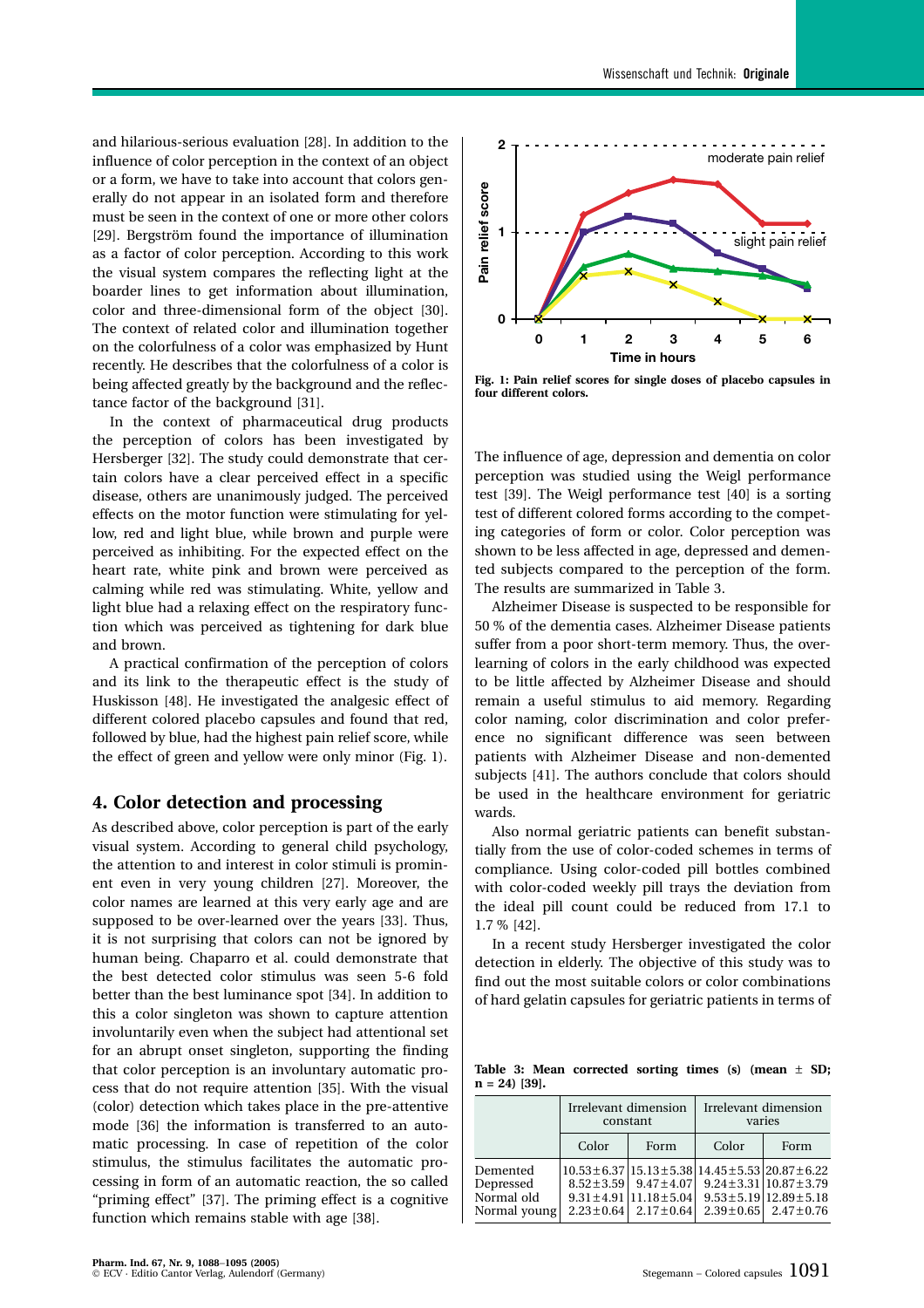identification, discrimination and preference [32]. The results suggest that white and, to some extent, yellow combined with saturated colors like light blue, red, green, dark blue and orange are the most suitable colors for combination, while dark colors like brown and violet combined with dark colors can not be recommended as suitable color combinations. It is evident to mention that the most suitable colors for combinations considered by this study are the elementary colors which are, according to the opponent color theory, the natural reference colors. It can be supposed that even in impaired vision the visual performance of the elementary colors should be influenced less than "mixed" colors which have to be processed for resemblance.

# **5. Use of colorants for pharmaceutical dosage forms**

When developing a new pharmaceutical product colors can be applied in various forms for the finished product. Colors are used already widely for the Logo and on the carton and blisters of each product to provide product information and create a brand image. However, once the product is prepared for the administration, it is separated out of the box and blister and tends to loose his connection with the primary packaging.

To maintain the identification and enable the patients to "automatically process" the right administration of the product, the dosage form as such should carry the information itself. Fig. 2 shows differently colored two-piece capsules and white tablets as elderly patients on polymedication will receive the medication from the nurse or after own preparation for the day.

It is obvious that the colored two-piece capsules remain easy detectable and distinguishable, while the white tablets only vary in dimension, which is hard to distinguish or to relate to any therapy. Imprints can further help in distinguishing when the imprint color is in contrast to the capsule color. Doctors or pharmacists can actively use these color differences for advice and patient education to improve the compliance. For example: "The blue and white capsule is against your dizziness, take the blue and white in the morning. The yellow and green helps you to sleep better, take the yellow and green with your evening meal."

The main questions that should be answered before considering a color or color combination are the following:

- 1. What is the therapeutic class of the drug and which effects are expected?
- 2. What is the targeted patient population?
- 3. What other medications already exist in the therapeutic class, with which products this medication will be combined?
- 4. Will the product be marketed in different dose strength?



**Fig. 2: Example for polymedication seen from different distances.**

# *What is the therapeutic class*

*of the drug and which effects are expected?* Several studies [26, 43, 47−49] have confirmed that colors are associated with certain expectations or perceptions when used for pharmaceutical products. Fig. 3 shows an example for the likely treatment effect on mood of the main colors used in pharmaceutical dosage forms. A mainly stimulating effect is recognized for red, yellow and light blue, while dark blue, brown and pink are perceived as calming.

It is obvious that a pharmaceutical product for sleeping disorders should not be of a red or yellow but of a calming color like dark blue or brown.

#### *What is the targeted patient population?*

With increasing age the visual performance declines and makes it more difficult to distinguish certain color combinations. The "mixed" colors, like purple, brown and pink become difficult to identify especially when mixed with each other. From the studies done by Hersberger [32] it appears that white and, to some extent, also yellow combined with colors such as light blue, red, green, dark blue and orange are the most suitable color combinations that can be distinguished and identified easily by elderly patients.

## *What other medications already exist in the therapeutic class, with which products this medication will be combined?*

The long use of a specific color for a therapeutic class of compounds can already create a certain perception of the effect. New products should be sufficiently different but not in total contrast to the existing therapy. If a certain product is often combined with another drug product, special attention should be drawn to the reference product to allow easy differentiation of both products in combination. The individual colors or color combination of each drug product can then be used to guide the patient by the color or color combination and the mode of administration (automatic processing).

It must be noticed that a straight forward color or color combination of a drug product for identification and compliance reason can directly be linked to the creation of a brand image to create a competitive marketing advantage as well. The "purple pill" is just one example of a strong brand image created by a color combined with an imprint (Fig. 4).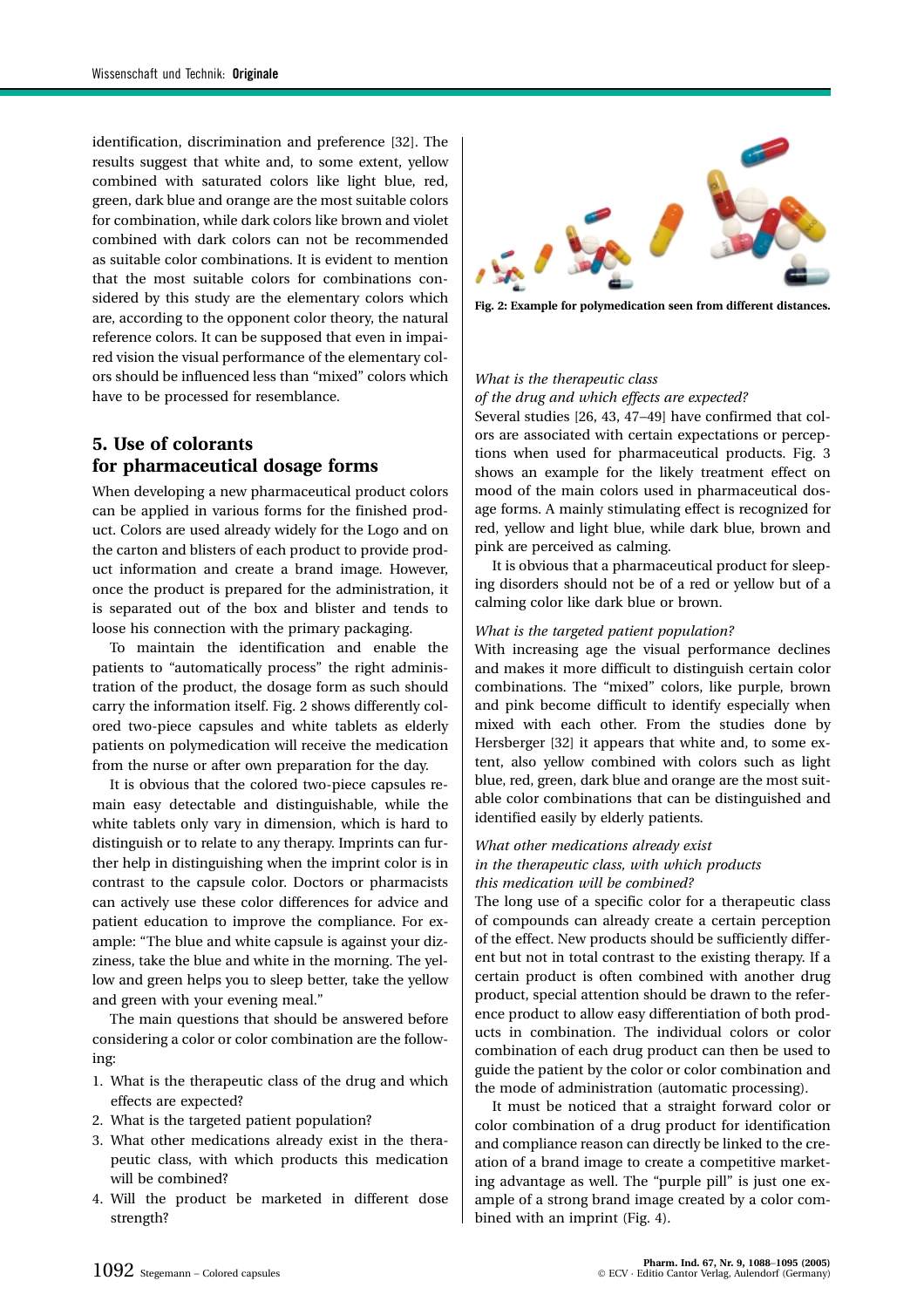

**Fig. 3: Perceived effect on the mood by elderly patients.** - **calming; stimulating.**

## *Will the product be marketed in different dose strength?*

Several products are marketed in different dose strength to allow individual dosing. Especially with low-dose products, the size difference of the tablet or capsule is minor or not existing and medication errors are most likely to occur, by elderly patients as well as by the nurses preparing the individual treatment of the patients. For such products color combinations to clearly differentiate the different dose strength of the same product should be applied. For example, the ACE inhibitor ramipril is on the market in 4 different dose strength, a 1.25, 2.5, 5.0 and 10.0 mg capsule. While the body of the capsule remains white, the color of the cap is of increasing shade from yellow, orange, scarlet to blue for the highest strength. Rivastigmin is another example, where mono-chromatic colors of increasing shades are used for the doses 1.5 mg (yellow), 3.0 mg (orange) and 4.5 mg (red) and a bi-chromatic color for the highest strength of 6.0 mg (orange/red).

## **6. Discussion**

Elderly people are known to have difficulties with independent drug management, especially in case of polymedication with complex administration schemes. As drug management starts with the physician's prescription, then passes the pharmacist and remains for up to three month or even longer in the sole responsibility of the elderly patient, various interventions are requested to maintain the compliance. Several suggestions were made and summarized by Tett [13].

Medication management is a repetition of a sequence of tasks. The sequence of tasks consists of the identification of the drug product, the application mode and time and the application itself. In the beginning, medication management is a controlled process and requires active attention. Controlled processes are capacity limited, especially for long-term medication management in elderly it is desirable that medication

exium

**Fig. 4: The "purple pill" (www.purplepill.com).**

management becomes, to a certain extent, an automatic process. Automatic processing is described as a set of learned sequences of information [14]. Learned processes can be assumed not to be limited to single tasks, as demonstrated by Schneider et al. who found that single and dual-task performance improved significantly with training [16], which was confirmed by the within-dual task processing investigations by LaBerge et al. and Welford [15, 44]. Thus, one can assume that medication management can become an automatic process which would facilitate long-term medication management in terms of compliance.

One important part of the sequence of action is the identification of the drug which should be easy and clear because any doubt may create insecurity that will lead to an increased rate of errors. Visual performance was described to be a two-stage process. In the first stage, the pre-attentive mode, a basic analyze is performed to divide the visual field into functional perceptual units and a spatial unit is selected for evaluation. The evaluation is then done in a second stage, the attentive phase [36]. Koch and Ullman describe a slight different mechanism for attention which is closer to the cortical psychology and anatomy. [22]. They proposed the existence of an early conspicuity within a particular feature dimension (e.g. color). The saliency map, which is still part of the early visual system, combines the information of the feature maps into one unique measure of conspicuity. The selective mapping then transfers the most conspicuous location into a more central one. However, both theories are in accordance with the computation of color before selection. One can assume that, due to color computation before selection, color can influence the selection process.

As the eyesight decreases significantly with age and can be additionally impaired by pathological changes, the perception of color may not be different in elderly compared to young subjects. The investigations of Grewal et al. demonstrate that the sorting time of the color dimension using the elementary colors, red, blue, green and yellow was longer in normal aged (mean age 74 years), depressed (mean age 75 years) and demented (mean age 75.3 years) persons. Within the three age groups the sorting times were not markedly different, even if the irrelevant dimension (form) varies, except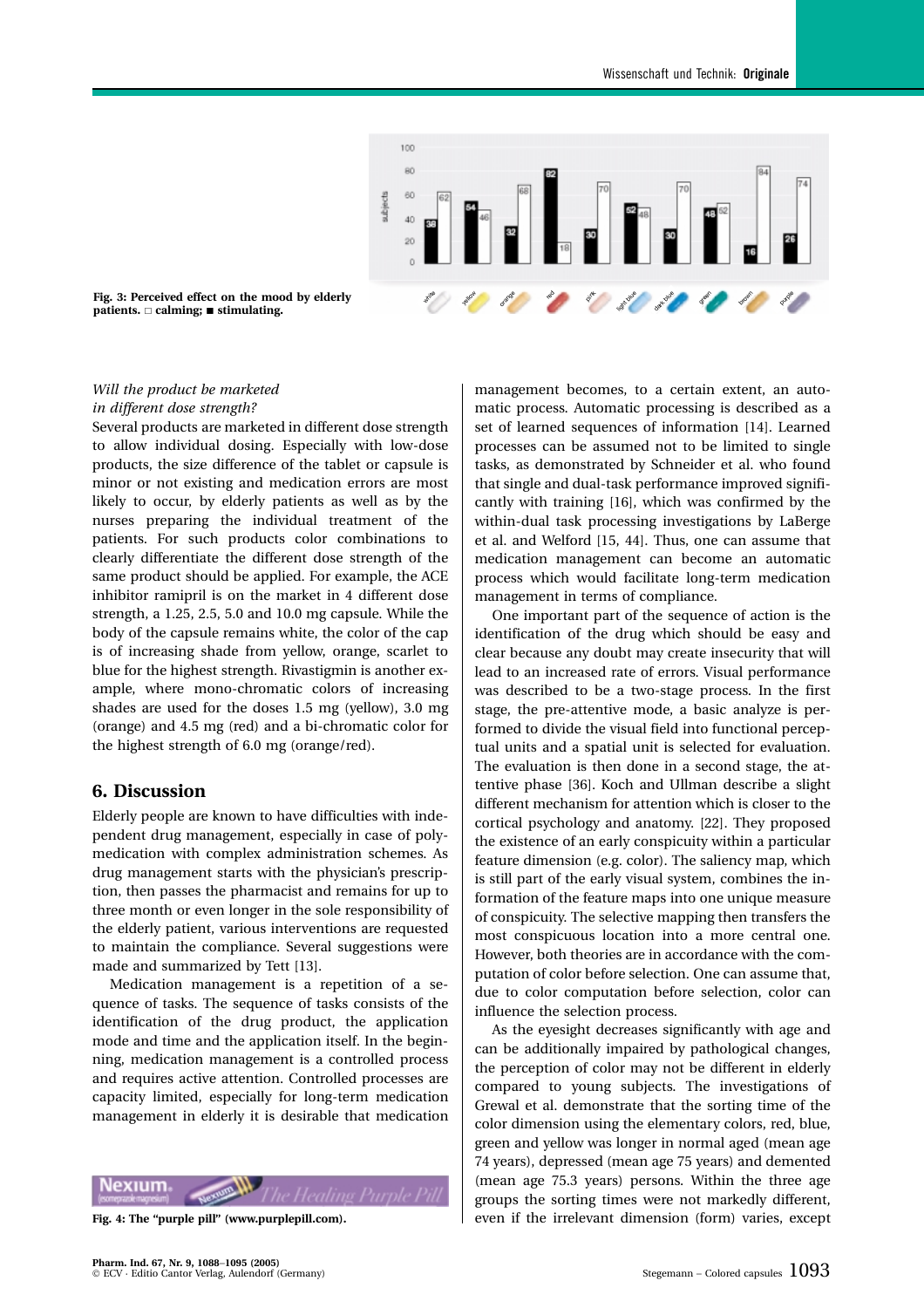for the demented patients who needed longer for sorting in case the irrelevant dimension varies. However, the sorting time for the dimension color was significantly shorter for the three groups of elderly than for the dimension form for both, constant and varying irrelevant dimension, which was not the case in normal young subjects [39]. This suggests that the color identification (sorting time) is prolonged in elderly but that the color perception remains a stable function.

Color perception in elderly was investigated by Hersberger and Wijk et al. in form of color naming experiments. Under good light condition on a white surface elderly showed a very good performance in color naming of the elementary colors but also pink and orange (less than 6 % mistakes). Unfortunately, this study did not include a young control group [32]. Similar results were reported from Wijk and Sivik in elderly and demented patients who found 10.7 and 9.8 %, respectively, of mistakes in color naming over the whole range of colors presented including the complex colors, turquoise, brown, purple (violet) which were also reported by Hersberger to be difficult to identify, e.g. brown with 26 %, purple with 18 % of mistakes [41]. In another study Hersberger investigated the discrimination of color combinations in elderly. She came to the conclusion that the most suitable color combination must have a good contrast and consists of a saturated or dark color combined with a bright color like white or yellow. When splitting the color combination into a single color the most frequently selected colors in terms of suitability were the elementary colors red, white, blue, yellow and green. This is in full accordance with the previously mentioned results that the perception, especially of the elementary colors, is stable with age and even under demented conditions.

The selection according to Yantis' work can be a voluntary goal directed selection or an involuntary stimulus driven selection [21]. It was found by Theeuwes that color singleton can capture attention involuntarily, even so the subject has an attentional set for an abrupt onset singleton [35]. This would support the theory that a color singleton is strong enough to interfere with a goal directed selection. However, further studies could not proof the findings of Theeuwes [21, 45, 46], which is in correspondence with the theory that selection is based on the degree of conspicuity [22]. With regard to the fact that colors are learned in a very early age so that they are in long-term store and even over-learned and that they are perceived before the selection process, we can expect that their degree of conspicuity is very high. The findings of Chaparro et al. that color stimuli are seen 5−9 fold better than luminance spots support this expectation [34].

A color stimulus can induce an automatic execution of a sequence of actions. This automatic processing does not require attention and can even be carried out simultaneously to a task that requires active attention.

It has been demonstrated by several authors that automatic processes can be developed to a certain degree by consistent training. Guided by a pharmacist or a nurse during the initial phase of a new therapeutic scheme a patient can learn to process the color of a drug product to a scheme of administration quickly into an automatic processing facilitating his therapy and improving his compliance.

## **7. References**

[1] Mutschler, E., Arzneimittelwirkungen, Wissenschaftliche Verlagsgesellschaft, Stuttgart (1986)

[2] Smith, M. C., Sharpee, T. R., A study of pharmacists involvement in drug use by the elderly, Drug Intell. Clin. Pharm. **18**, 525 (1984)

[3] Law, R., Chalmers, C., Medicines and elderly people: a general practice survey, Br. Med. J. **1**, 565 (1976)

[4] Lundin, D. V., Medication taking behavior of the elderly: a pilot study, Drug Intell. Clin. Pharm. **12**, 518 (1978)

[5] Schwartz, D., Wang, M., Leitz, L. et al., Medication errors made by elderly, chronically ill patients, Am. J. Public Health **12**, 2018 (1962)

[6] Col, N., Fanale, J. E., Kronholm, P., The role of medication noncompliance and adverse drug reactions in hospitalizations of the elderly, Arch. Intern. Med. **150**, 841 (1990)

[7] Grymonpre, R. E., Mitenko, P. A., Sitar, D. S. et al., Drugassociated hospital admission in older medical patients, J. Am. Geriatr. Soc. **36**, 1092 (1988)

[8] Colley, C. A., Lucas, L. M., Polypharmacy: the cure becomes the disease, Gen. Internal. Med. **8**, 278 (1993)

[9] Gustafson, L., Brun, A., Risberg, J., Alzheimer sjukdom − den vanligste orsaken till svar demens, Läkartidningen **84**, 4139 (1987)

[10] Holz, F. G., Blankenagel, A., Völker, H. E., in: Tesch-Römer, C., Wahl, H. W., Seh- und Höreinbuβen älterer Menschen, pp. 33−55, Steinkopff, Darmstadt (1996)

[11] Bowman, K. J., Cameron, K. D., A quantitative assessment of color discrimination in normal vision and senile macular degeneration using some colour confusion tests, Documenta Ophthalmologica Proceedings Series **39**, 363 (1984)

[12] Knowles, P. J., Tregear, S. J., Ripley, L. G. et al., Colour vision in diabetic and normal pseudophakes is worse than expected, Eye **10**, 113 (1996)

[13]. Tett, H. S., Higgins, G. M., Armour, C. L., Impact of pharmacist interventions on medication management by the elderly: a review of the literature, Ann. Pharmacother. **27**, 80 (1993)

[14] Schneider, W., Shiffrin, R. M., Controlled and automatic human information processing: I. Detection, search, and attention, Psychol. Rev. **84**, 1 (1977)

[15] LaBerge, D., Samuels, S. J., Toward a theory of automatic information processing in reading, Cognit. Psychol. **6**, 293 (1974)

[16] Schneider, W., Fisk, A. D., Automatic category search and its transfer, J. Exp. Psychol., Learning, Memory and Cognition **8**, 61 (1982)

[17] Treisman, A. M., Gelade, G., A feature-integration theory of attention, Cognit. Psychol. **12**, 97 (1980)

[18] Julesz, B., Bergen, J. R., Textons, the fundamental elements in preattentive vision and perception of textures, Bell. Syst. Tech. J. **6**, 1619 (1983)